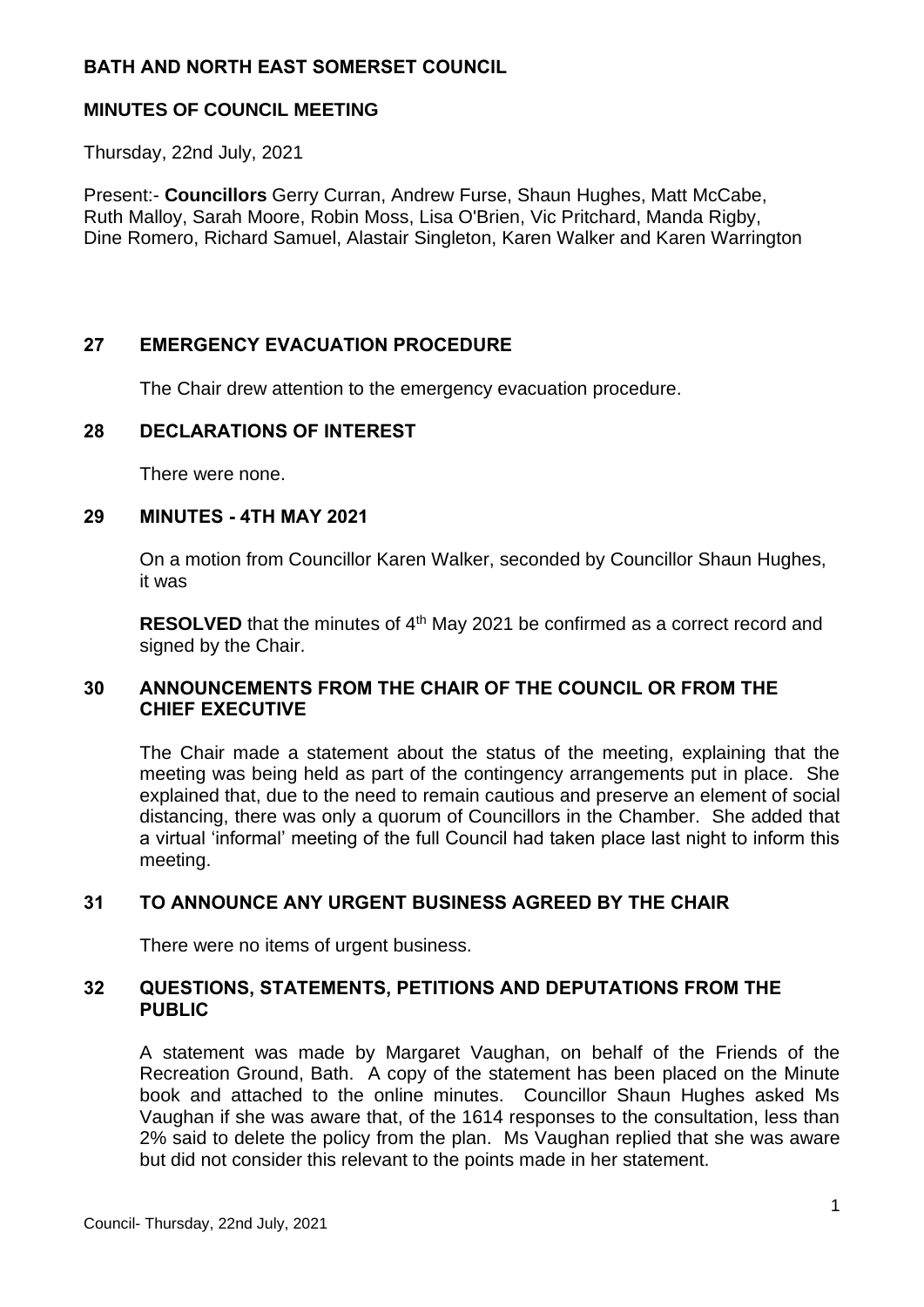# **33 DRAFT B&NES LOCAL PLAN PARTIAL UPDATE**

The Council, in its statutory role as the local planning authority, has a duty periodically to review its local plan to assess if it requires updating. That review process has been undertaken and Council is now asked to agree the attached Local Plan Partial Update proposed-submission draft for public consultation and then submit it to the Secretary of State for public examination.

On a motion from Councillor Richard Samuel, seconded by Councillor Vic Pritchard, it was unanimously

## **RESOLVED** to agree that;

- 1. The B&NES Local Plan Partial Update proposed submission draft and the Policies Map changes (as contained in Attachment 1 to this report), and publish them for consultation;
- 2. That the consultation period should be 27th August to 8th October 2021;
- 3. That delegated authority is granted to the Head of Planning to make minor amendments and correct any errors to the Local Plan Partial Update proposed submission draft, in consultation with the Cabinet Member for Planning and Licensing, and to undertake the public consultation;
- 4. Following the public consultation, and subject to any changes made as a result of 3) above, that delegated authority is granted to the Head of Planning to submit the B&NES Local Plan Partial Update to the Secretary of State for examination;
- 5. Grant to the head of planning delegated authority, in consultation with the Cabinet Member for Planning and Licensing, to address any issues as they arise during the examination, but to bring any proposed modifications to the Local Plan Partial Update to Full Council to agree and to consult on if required by the Inspector.

## **34 YOUTH JUSTICE PLAN 2021-22**

The Council considered the annual Youth Justice Plan, setting out how services are to be organised and funded and what functions will be carried out to prevent youth offending and re-offending across Bath and North East Somerset.

On a motion from Councillor Dine Romero, seconded by Councillor Robin Moss, it was unanimously

#### **RESOLVED**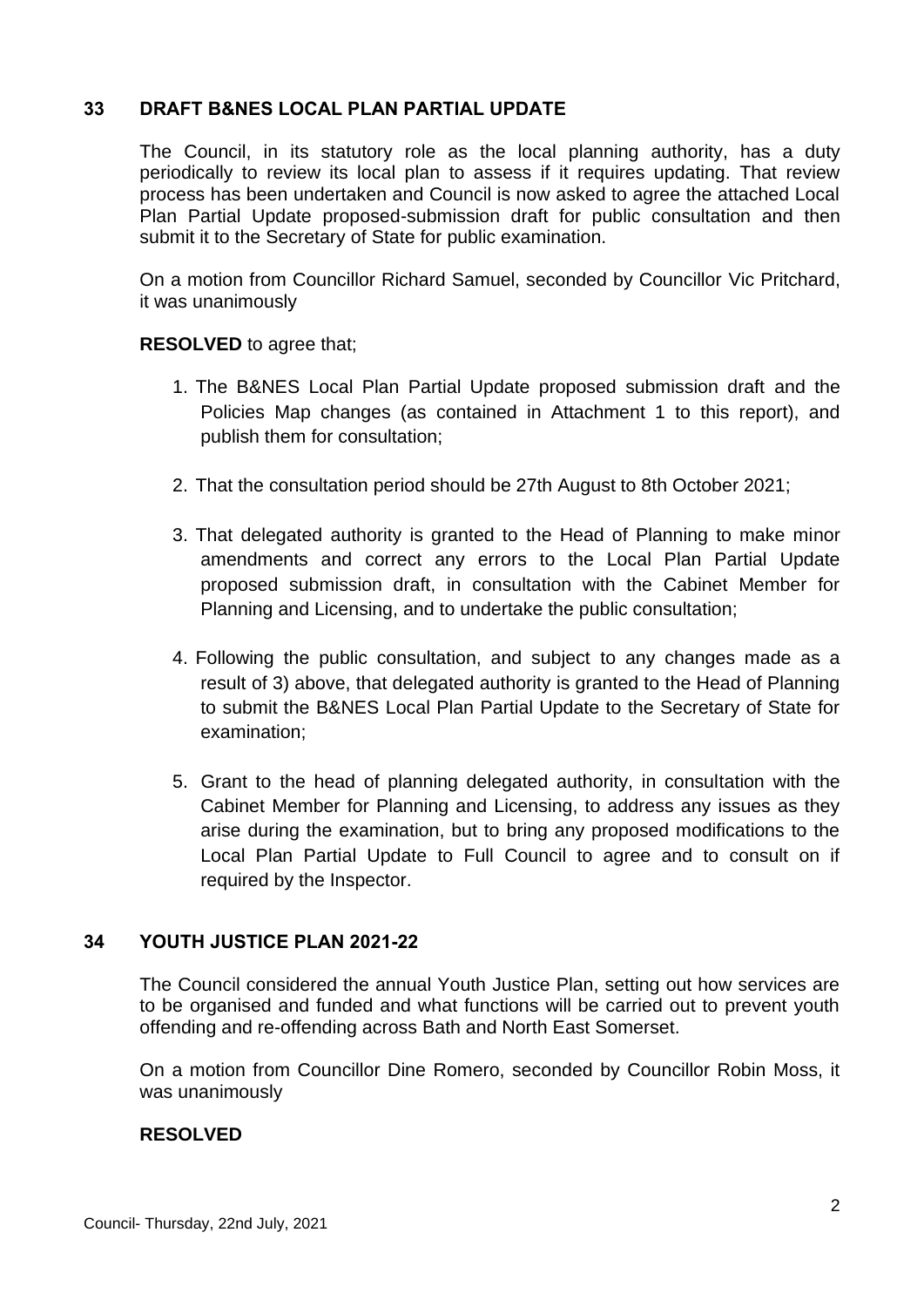- 1. Agree the Youth Justice Plan fulfils the requirements of the Crime and Disorder Act 1998 and can be submitted to the Youth Justice Board for England and Wales.
- 2. Adopt the Youth Justice Plan as part of the Council's Policy and Budget Framework that can be accommodated within the Council budget.
- 3. Note that the Youth Offending Service Management Board is responsible for ensuring delivery and ask the relevant Development and Scrutiny Panel to oversee performance.

### **35 TREASURY MANAGEMENT OUTTURN REPORT 2020/21**

The Council considered a report giving details of performance against the Council's Treasury Management Strategy and Annual Investment Plan for 2020/21.

On a motion from Councillor Richard Samuel, seconded by Councillor Manda Rigby, it was unanimously

### **RESOLVED** that;

- 1. The Treasury Management Report to 31<sup>st</sup> March 2021, prepared in accordance with the CIPFA Treasury Code of Practice, is noted; and
- 2. The Treasury Management Indicators to 31st March 2021 are noted**.**

## **36 LGA NEW MODEL CODE OF CONDUCT**

The Council considered a report presenting a draft code of conduct for approval, following discussions with the Standards Committee members.

On a motion from Councillor Richard Samuel, seconded by Councillor Robin Moss, it was unanimously

**RESOLVED** to approve the draft Code of Conduct attached at Appendix 1 to the report.

## **37 APPOINTMENT OF HEAD OF LEGAL & DEMOCRATIC SERVICES AND MONITORING OFFICER**

Following a recommendation from the Council's Restructuring Implementation Committee and on a motion from Councillor Richard Samuel, seconded by Councillor Karen Walker, it was unanimously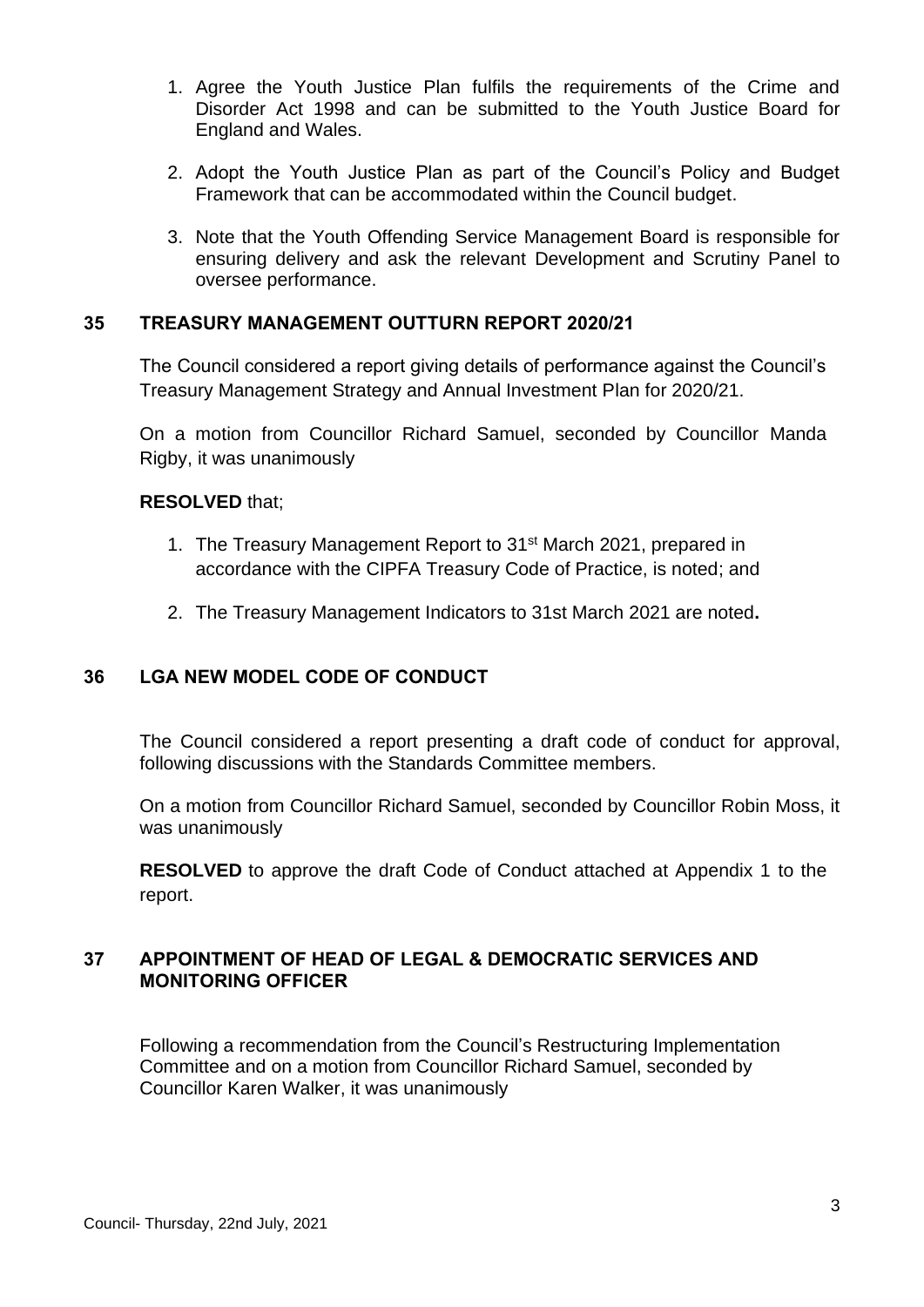**RESOLVED** to approve the appointment of Head of Legal and Democratic Services and Monitoring Officer to Michael Hewitt on a salary of £80,108 per annum from 23 July 2021.

## **38 MOTION FROM LABOUR GROUP - COMMONWEALTH VETERANS**

On a motion from Councillor Robin Moss, seconded by Councillor Alastair Singleton, it was

## **RESOLVED**

Council notes that:

- 1. Commonwealth veterans have a long and proud history of service in the British military. From older conflicts such as World War II to more recent service such as in Iraq and Afghanistan, Commonwealth veterans have served with distinction alongside British-born veterans
- 2. While serving across the Armed Forces, Commonwealth citizens are exempt from UK immigration controls. However, this exemption is removed as soon as they leave the military.
- 3. Personnel who have served for four years are eligible to apply for indefinite leave to remain in the UK but must pay visa application fees that have risen from £155 to £2,389 since 2003. This figure does not include associated legal fees. Many Commonwealth veterans face spiralling debt and uncertain immigration status.
- 4. Whilst their applications are ongoing, Commonwealth veterans are unable to seek employment or claim benefits.
- 5. The Government has undertaken a consultation on proposals to waive fees for non-UK military personnel applying for indefinite leave to remain. The consultation ran for six weeks and closed on 7 July 2021.

Council believes that:

6. It is wrong that, unlike, their UK national colleagues, Commonwealth personnel and their families can only continue to live in the country they've served at significant financial cost. This is unfair and should end.

Council agrees therefore:

- 7. To make our lead officers aware of the difficulties experienced by Commonwealth veterans and to ensure that those who are currently experiencing financial or immigration problems, are not disadvantaged whilst their applications are ongoing.
- 8. To ask the Leader of the Council to write to the Defence Secretary and the Home Secretary outlining this Council's support for all Commonwealth veterans who have served a minimum of 4 years being granted automatic and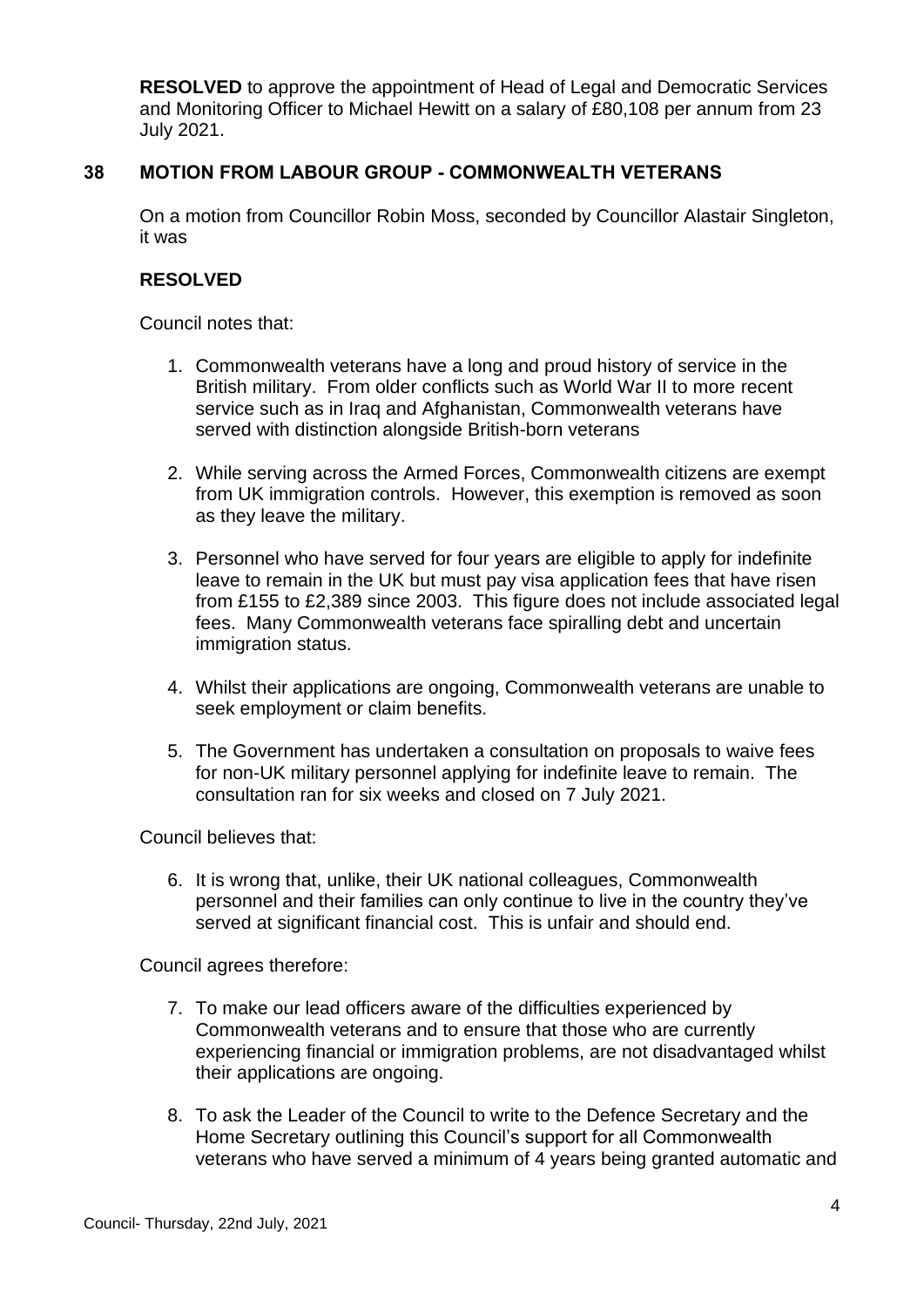free of charge leave to remain in the UK and that any veteran who completes 12 years of service be automatically given British Citizenship.

9. To ask the Leader of the Council to write to our local MPs asking them to press the Government for a change in the legislation affecting those that have served diligently and honourably for this country.

*[Notes;*

*1. The above resolution was carried with 14 councillors voting in favour and 1 councillor abstaining.]*

# **39 MOTION FROM CONSERVATIVE GROUP - MEMORIAL FOR COVID VICTIMS**

Councillor Vic Pritchard withdrew this motion.

# **40 CROSS PARTY MOTION - SAFETY FOR WOMEN**

On a motion from Councillor Dine Romero, and seconded by Councillor Karen Walker, it was unanimously

### **RESOLVED** that

### **Council**

- 1. Believes everyone should have the right to be safe from violence and harassment on our streets.
- 2. Recognises that the killing of Sarah Everard has, again, brought the issue of behaviour towards women and girls and their safety to the forefront.
- 3. Acknowledges it's not just women who are at risk but that any individual may be vulnerable to attack for various reasons.

## **Council also notes**:

- 4. There are already many excellent initiatives and campaigns by local and national organisations aimed at safeguarding the welfare of individuals e.g. 'Got Ya Back' and 'Ask Angela'
- 5. Violent incidents are thankfully rare in B&NES and our police force already work closely with Council officials to combat sexual harassment and other types of aggression.
- 6. However, every occurrence of intimidation or attack is one too many.

## **Council therefore:**